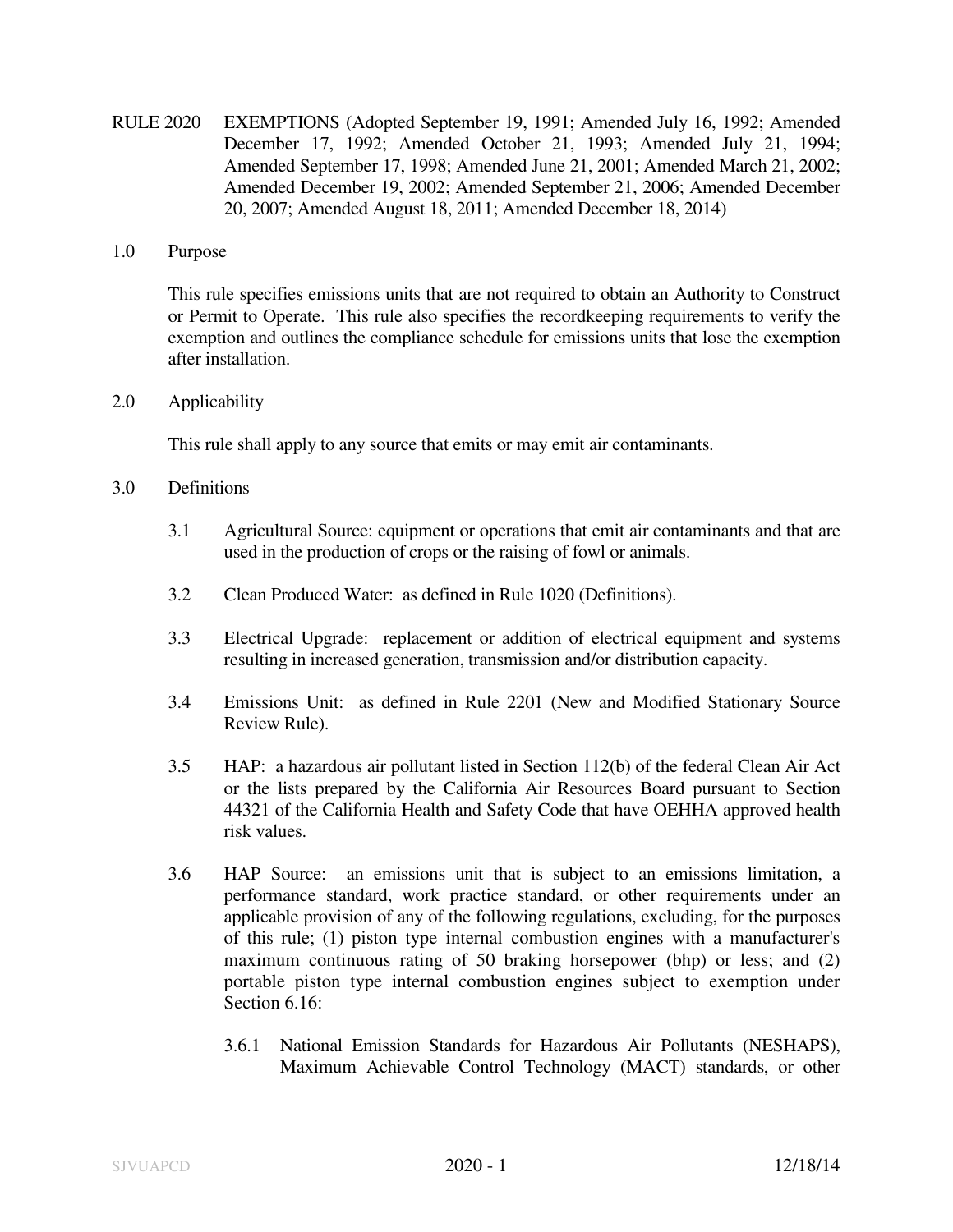requirements promulgated pursuant to Section 112 of the federal Clean Air Act (42 U.S. Code, 7401, et. seq.).

- 3.6.2 Airborne Toxic Control Measures (ATCM) adopted by the California Air Resources Board in accordance with requirements of Section 39658 of the California Health and Safety Code.
- 3.6.3 A rule contained in Regulation VII (Toxic Air Pollutants) of the District Rules and Regulations.
- 3.7 Heavy Oil: as defined in Rule 2201 (New and Modified Stationary Source Review Rule).
- 3.8 Indirect Heat Transfer System: a heat transfer system in which the products of combustion do not come into direct contact with the material being heated.
- 3.9 Location: any single site at a building, structure, facility, or installation.
- 3.10 Low Emitting Unit: an emissions unit with an uncontrolled emissions rate of each air contaminant,
	- 3.10.1 Less than or equal to two pounds per day, or
	- 3.10.2 If greater than two pounds per day, is less than or equal to 75 pounds per year.
- 3.11 Major Source: as defined in Rule 2201 (New and Modified Stationary Source Review Rule).
- 3.12 NSPS Source: an emissions unit that is subject to an emissions limitation, performance standard, work practice standard, or other requirements under an applicable provision of 40 CFR, Part 60, New Source Performance Standards (NSPS), excluding, for the purposes of this rule, piston type internal combustion engines with a manufacturer's maximum continuous rating of 50 braking horsepower (bhp) or less.
- 3.13 Portable Emissions Unit: as defined in Rule 2280 (Portable Equipment Registration).
- 3.14 Reconstructed Stationary Source: a Reconstructed Stationary Source as defined in Rule 2201 (New and Modified Stationary Source Review), or a Reconstruction as defined in 40 CFR Part 60 Subpart A.
- 3.15 Roadmix: a mixture of tank bottoms from crude oil storage tanks, material from crude oil spills, or other crude-oil-containing soil mixed with aggregates and soils,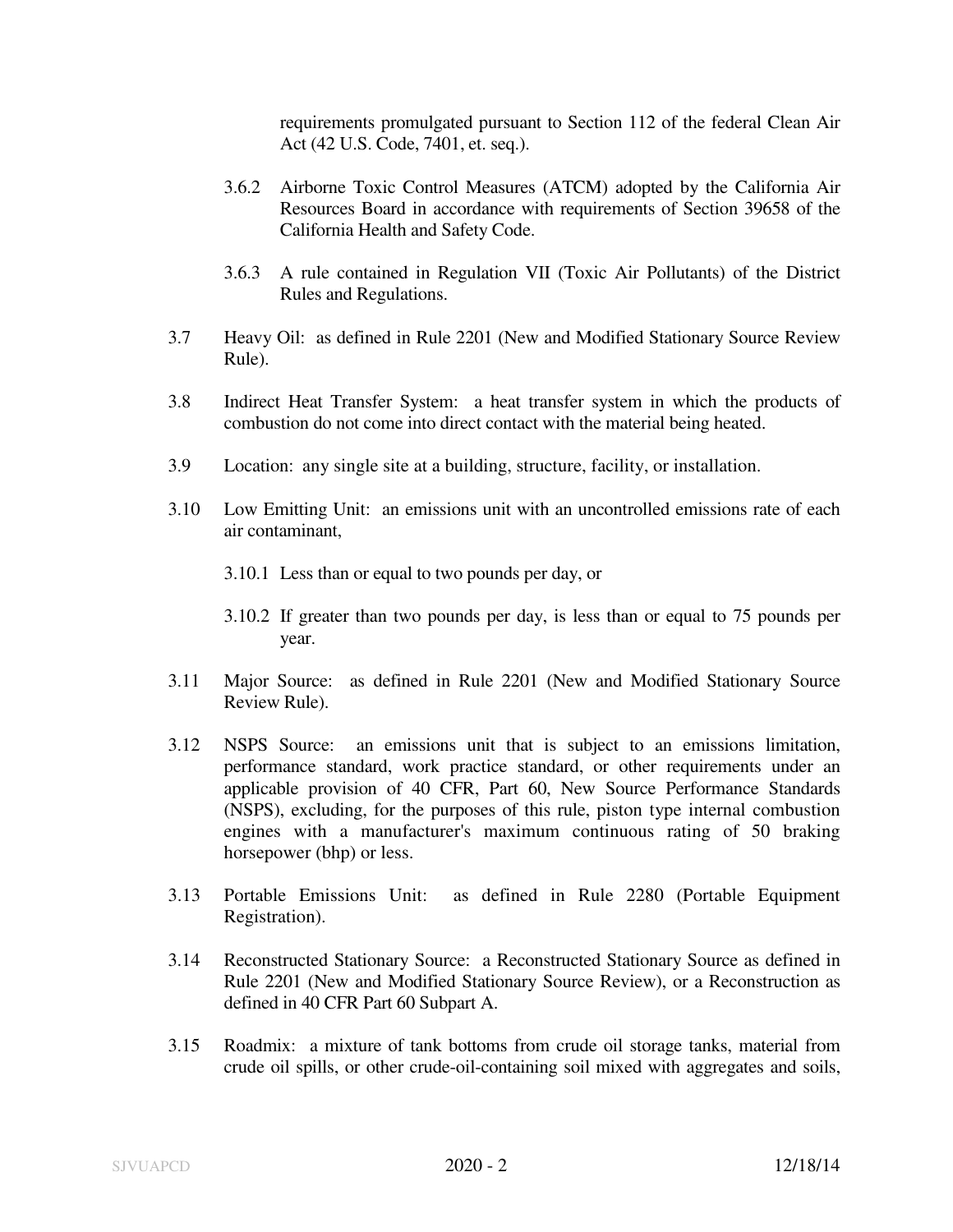that is used as a base or cover material for roads, parking lots, berms, tank and well locations, or similar applications.

- 3.16 Routine Replacement: as defined in Rule 2201 (New and Modified Stationary Source Review).
- 3.17 Small Producer: as defined in Rule 4623 (Storage of Organic Liquids).
- 3.18 Stationary Source: as defined in Rule 2201 (New and Modified Stationary Source Review).
- 3.19 True Vapor Pressure (TVP): as defined in Rule 4623 (Storage of Organic Liquids).
- 3.20 Unloading Rack: any aggregate or combination of equipment or control equipment that unloads organic liquid into a storage tank from tank trucks, trailers, or railroad tank cars. The unloading rack is the portion of the connection system from the connection at the inlet of the organic liquid pump to and including the hose and connector at the delivery tank.
- 3.21 Wind Machine: a machine consisting of a large fan mounted on a tower and powered by an internal combustion engine, used exclusively to provide frost protection to agricultural crops by affecting a heat transfer by moving warmer atmospheric air downward and mixing it with the colder air surrounding a crop.
- 4.0 Precluded Source Categories

 No Authority to Construct or Permit to Operate shall be required for the following source categories that are specifically precluded from District permitting requirements by state or federal law:

- 4.1 Any structure designed for and used exclusively as a dwelling for not more than four families and any incinerator used exclusively in connection with such structure (California Health and Safety Code Section 42310(b) and (c)).
- 4.2 Barbecue equipment that is not used for commercial purposes, (California Health and Safety Code Section 42310(d)).
- 4.3 Motor vehicles as defined by the Vehicle Code of the State of California (California Health and Safety Code, Section 42310(a)), but not including any emissions unit mounted on such vehicle that would otherwise require a permit under the provisions of the District Rules and Regulations.
- 4.4 Locomotives, airplanes, and watercraft used to transport passengers or freight. This exemption is not intended to apply to equipment used for the dredging of waterways or to equipment used in pile driving adjacent to or in waterways.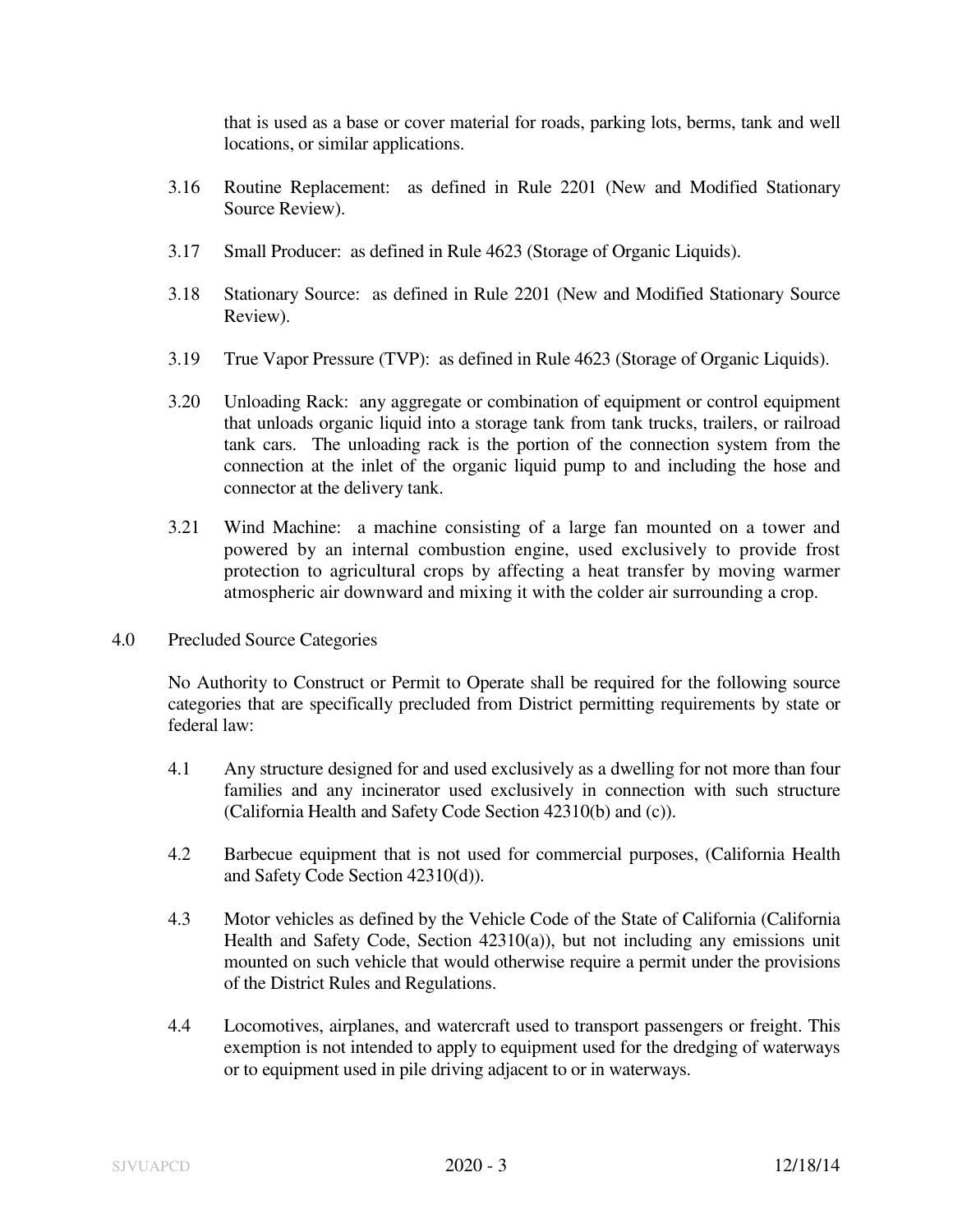## 5.0 District Permit Exemptions

An Authority to Construct or Permit to Operate shall not be required for an emissions unit covered under District Exempt Source Categories listed in Sections 6.0 or 7.0, unless one or more of the following is true:

- 5.1 The source is a NSPS source;
- 5.2 The source is a HAP source;
- 5.3 The APCO makes a determination that a permit shall be required because the source may not operate in compliance with all District rules and regulations; or
- 5.4 The owner specifically requests a Permit to Operate.
- 6.0 District Exempt Source Categories

 Except as required by Section 5.0, no Authority to Construct or Permit to Operate shall be required for an emission unit specified below. All other equipment within that source category shall require an ATC or PTO.

- 6.1 Combustion and Heat Transfer Systems
	- 6.1.1 Steam generators, steam superheaters, water boilers, water heaters, steam cleaners, and closed indirect heat transfer systems that have a maximum input heat rating of 5,000,000 Btu per hour (gross) or less and is equipped to be fired exclusively with:
		- 6.1.1.1 Natural gas containing no more than five (5) percent by weight hydrocarbons heavier than butane and no more than 1.0 grain of total sulfur per 100 standard cubic feet of gas; or
		- 6.1.1.2 Liquefied petroleum gas containing no more than two (2) percent by volume hydrocarbons heavier than butane and no more than 15 grains of total sulfur per 100 standard cubic feet of gas; or
		- 6.1.1.3 Any combination of gases specified in Sections 6.1.1.1 and 6.1.1.2.
		- 6.1.1.4 The percent by weight hydrocarbons content heavier than butane shall be determined by using the latest version of ASTM E-260 (Standard Practice for Packed Column Gas Chromatography).
		- 6.1.1.5 The gas sulfur content shall be determined by using the latest version of ASTM D-1072 (Standard Test Method for Total Sulfur in Fuel Gases by Combustion and Barium Chloride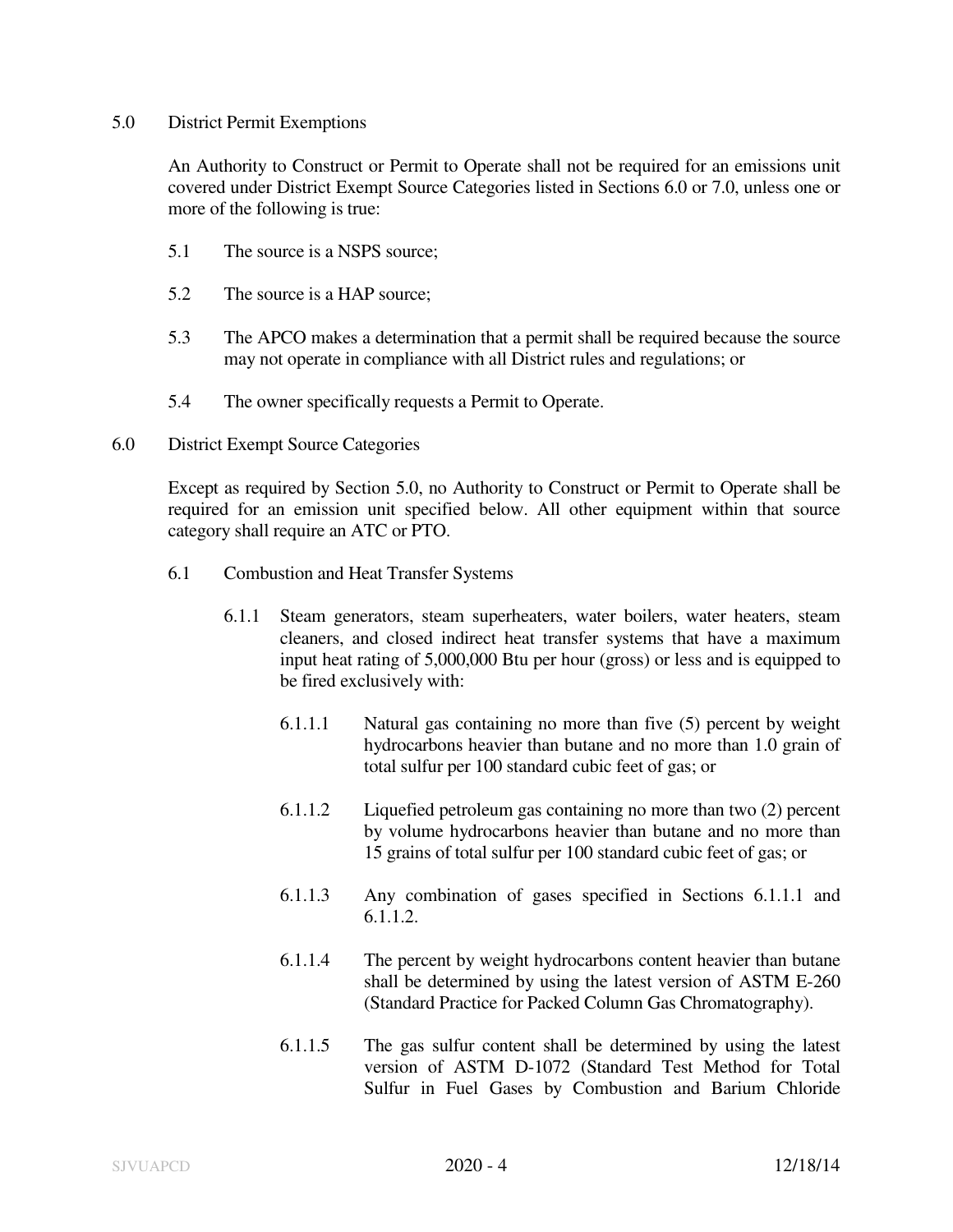Titration), ASTM D-3246 (Standard Test Method for Sulfur in Petroleum Gas by Oxidative Microcoulometry), ASTM D-6228 (Standard Test Method for Determination of Sulfur Compounds in Natural Gas and Gaseous Fuels by Gas Chromatography and Flame Photometric Detection), or ASTM D5504 (Standard Test Method for Determination of Sulfur Compounds in Natural Gas and Gaseous Fuels by Gas Chromatography and Chemiluminescence).

- 6.1.2 Piston type internal combustion engines with a manufacturer's maximum continuous rating of 50 braking horsepower (bhp) or less.
- 6.1.3 Gas turbine engines with a maximum heat input rating of 3,000,000 Btu per hour or less at ISO Standard Day Conditions.
- 6.1.4 Equipment used exclusively for space heating, other than boilers.
- 6.1.5 Multiple chambered or equivalent incinerators used to destroy animals from a wildlife habitat for the sole purpose of disease control, as authorized by a public official.
- 6.1.6 Wind machines.
- 6.2 Cooling Towers: Water cooling towers that have a circulation rate of less than 10,000 gallons per minute, and that are not used for cooling of process water, water from barometric jets, or water from barometric condensers.
- 6.3 Graphic Arts Equipment: Printing, coating, or laminating facility with a total graphic arts material usage of:
	- 6.3.1 Less than or equal to two gallons per any day, or
	- 6.3.2 If greater than two gallons per day, is less than or equal to 30 gallons per year.
	- 6.3.3 Graphic arts materials are any ink, coating, adhesive, fountain solution, thinner, retarder, or cleaning solution.
- 6.4 Food Processing Equipment
	- 6.4.1 Equipment, excluding charbroilers subject to Rule 4692 (Commercial Charbroiling) and boilers, used in eating establishments or other retail establishments for the purpose of preparing food for human consumption.
	- 6.4.2 Mixers and blenders used in bakeries where the products are edible and intended for human consumption.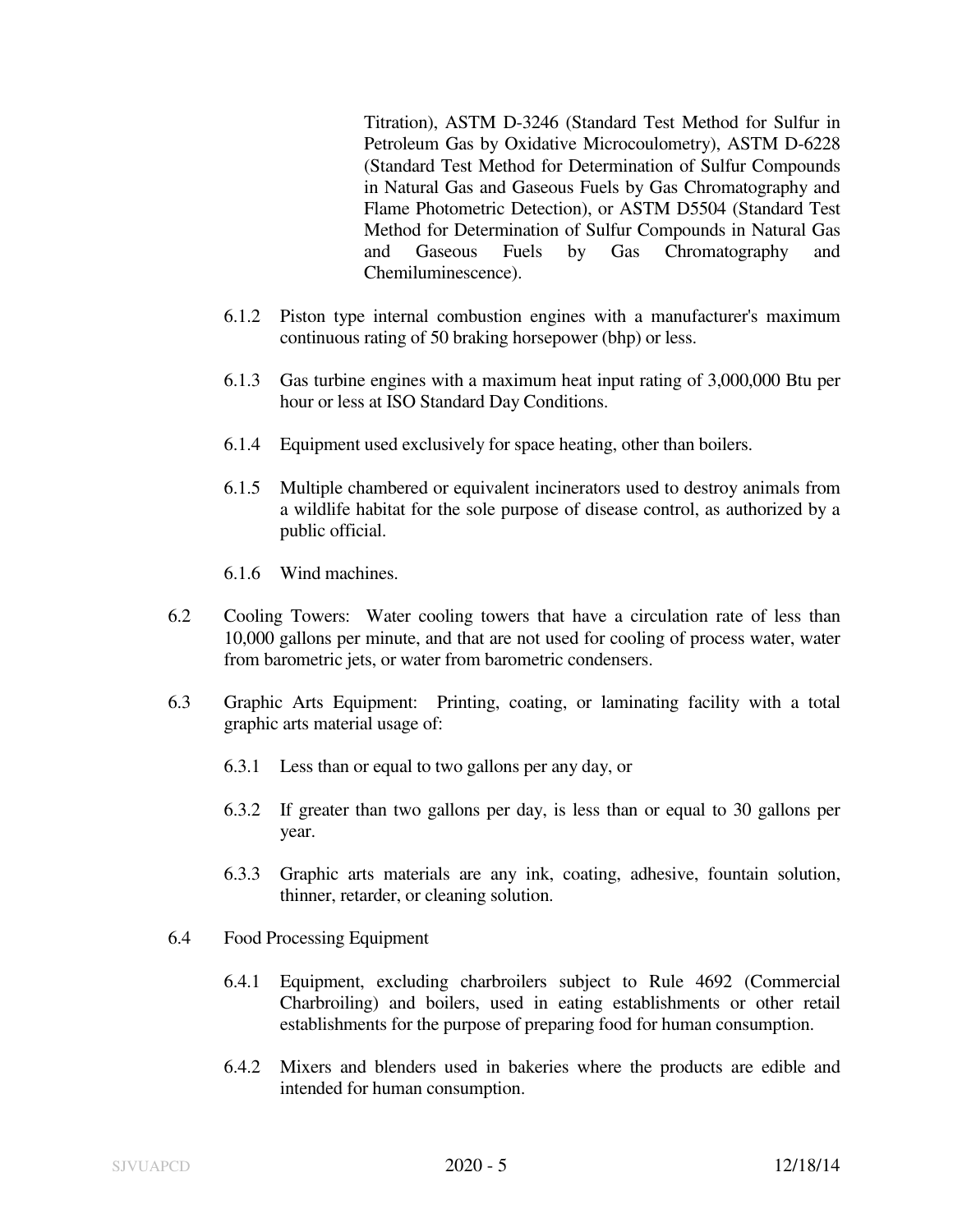- 6.4.3 Ovens at bakeries provided that the total production from the bakery is less than 1,000 pounds of product per operating day and the oven is fired solely on natural gas and the oven has a rating less than 5 MMBtu per hour.
- 6.4.4 Smokehouses for preparing food in which the maximum horizontal inside cross-sectional area does not exceed 20 square feet.
- 6.5 Plastic/Rubber Processing: Emissions units used exclusively for the extruding or the compression molding of rubber products or plastics, where no plasticizer or blowing agent is present.
- 6.6 Storage Equipment: Containers, reservoirs, or tanks used exclusively for:
	- 6.6.1 The storage or processing of clean produced water as represented in Figure 1 as being below the oil/water line.
	- 6.6.2 The storage of crude oil with 0.8762 specific gravity or higher (30ºAPI or lower) as measured by test method API 2547, ASTM D-1298, or ASTM D287 having a capacity of 100 bbl or less, and is not subject to a VOC control requirement of Rule 4623 (Storage of Organic Liquids).
	- 6.6.3 The storage of crude oil with specific gravity lower than 0.8762 (greater than 30ºAPI) as measured by test method API 2547, ASTM D-1298, or ASTM D287 and existing before June 1, 1989, having a capacity of 100 bbl or less, and is not subject to a VOC control requirement of Rule 4623 (Storage of Organic Liquids). This exemption shall not apply to a new tank installed after June 1, 1989.
	- 6.6.4 The storage of organic material with a capacity of 250 gallons or less where the actual storage temperature does not exceed 150ºF.
	- 6.6.5 The unheated storage of organic material with an initial boiling point of 302ºF or greater as measured by test method ASTM D-86.
	- 6.6.6 The storage of fuel oils or non-air-blown asphalt with 0.9042 specific gravity or higher (25ºAPI or lower) as measured by test method API 2547, ASTM D-1298, or ASTM D287.
	- 6.6.7 The storage of petroleum distillates used as motor fuel with 0.8251 specific gravity or higher (40ºAPI or lower) as measured by test method API 2547, ASTM D-1298, or ASTM D287 and having a capacity of 19,800 gallons (471 bbl) or less.
	- 6.6.8 The storage of refined lubricating oils.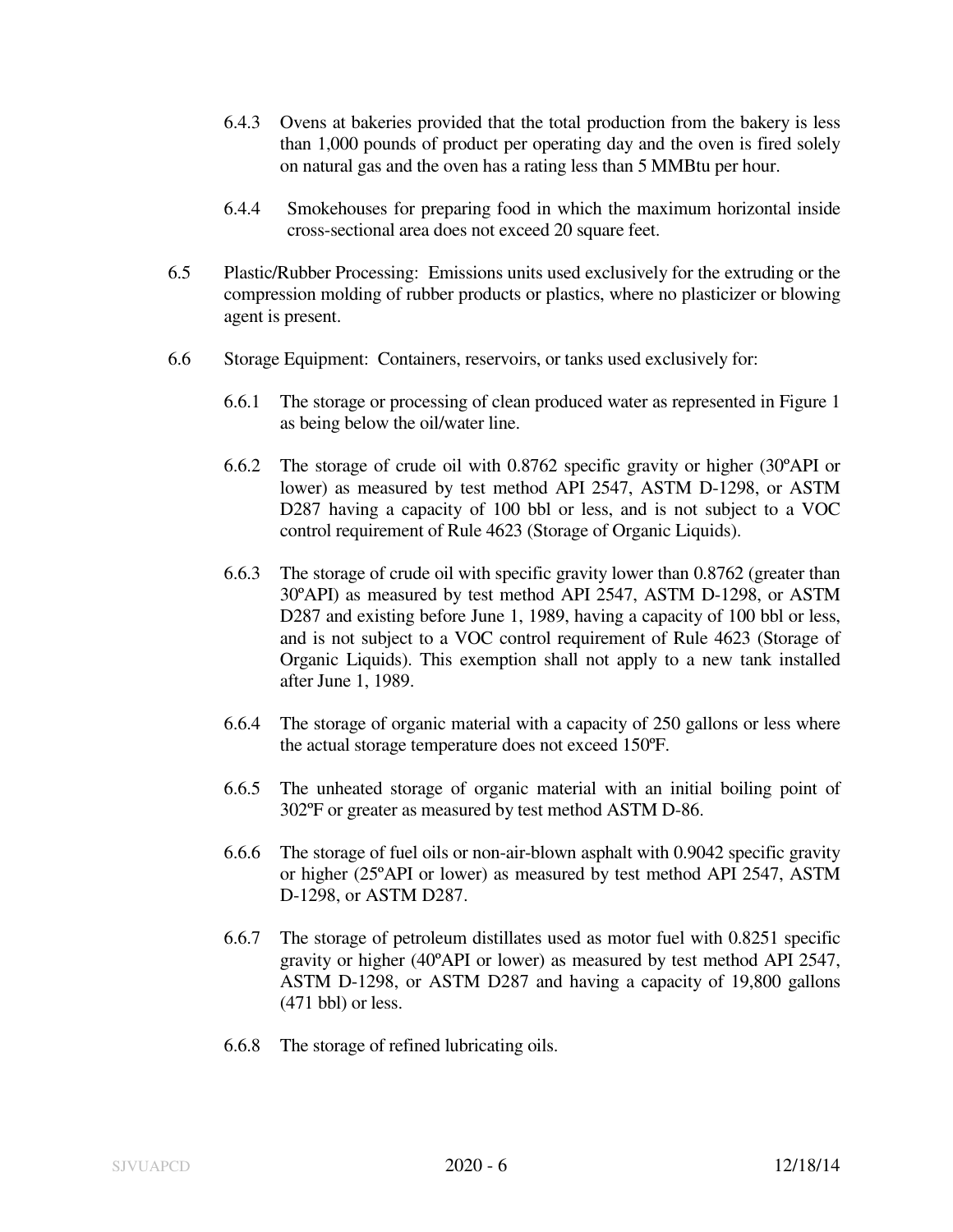- 6.6.9 The storage of liquefied gases in unvented (except for emergency pressure relief valves) pressure vessels.
- 6.6.10 The storage of produced fluids in portable tanks, to be used for less than six months at any one (1) location and is not subject to a VOC control requirement of Rule 4623 (Storage of Organic Liquids).
- 6.6.11 Mobile transport, delivery, or cargo tanks on vehicles for delivery of VOCs.
- 6.6.12 The storage or processing of fluids in a small producer's tank with a throughput of 50 barrels of crude oil per day or less, if such tank is located at a heavy oil stationary source.
- 6.7 Transfer Equipment
	- 6.7.1 Loading racks, as defined in Rule 1020 (Definitions), and unloading racks that are:
		- 6.7.1.1 At a location that, in total, transfers less than 4,000 gallons in any one day of organic material through all loading and unloading racks, and the organic material is exclusively:
			- 6.7.1.1.1 Unheated organic materials with an initial boiling point of 302ºF or greater as measured by test method ASTM D-86, or
			- 6.7.1.1.2 Fuel oil with 0.8251 specific gravity or higher (40ºAPI or lower) as measured by test method API 2547, ASTM D-1298, or ASTM D287.
		- 6.7.1.2 Used exclusively for the transfer of:
			- 6.7.1.2.1 Crude oil, asphalt, or residual oil stored in tanks not required to be permitted in accordance with this rule; or
			- 6.7.1.2.2 Crude oil with 0.8762 specific gravity or higher (30ºAPI or lower) as measured by test method API 2547, ASTM D-1298, or ASTM D287 and the crude oil has TVP less than 1.5 psia at the storage container's maximum organic liquid storage temperature.
		- 6.7.1.3 Attached to an organic material delivery vehicle and used exclusively for the transfer of crude oil, asphalt, or residual oil.
	- 6.7.2 Equipment used exclusively for the transfer of refined lubricating oil.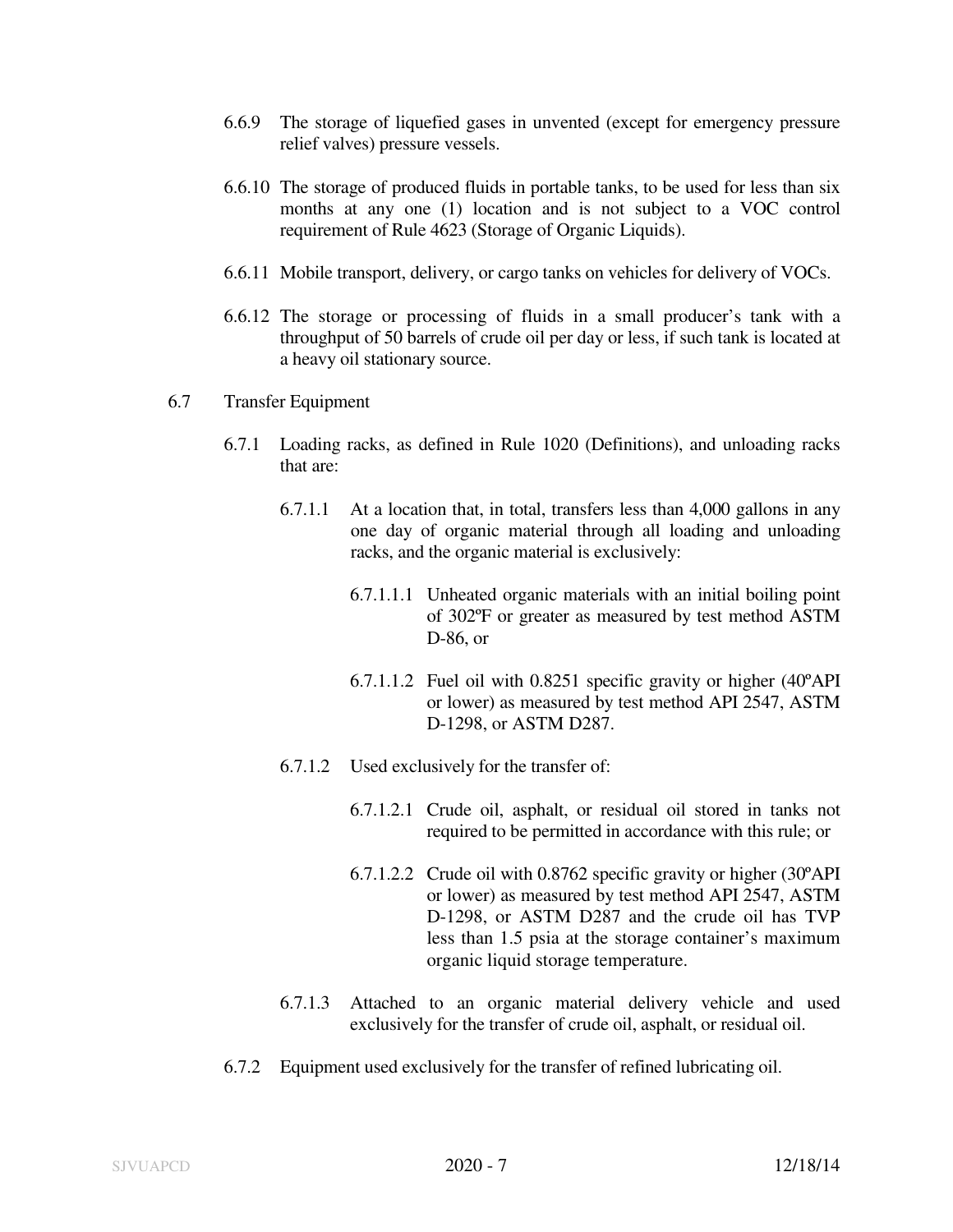- 6.7.3 The TVP of an organic liquid shall be determined by measuring the Reid Vapor Pressure (RVP) using ASTM D 323 (Test Method for Vapor Pressure for Petroleum Products), and converting the RVP to TVP at the tank's maximum organic liquid storage temperature. The conversion of RVP to TVP shall be performed in accordance with the procedures in the oil and gas section of "ARB Technical Guidance Document to the Criteria and Guidelines Regulation for AB 2588", dated August 1989.
- 6.7.4 The latest version of the Lawrence Berkeley National Laboratory "Test Method for Vapor Pressure of Reactive Organic Compounds in Heavy Crude Oil Using Gas Chromatograph", as approved by ARB and EPA, shall be used to determine the TVP of crude oil with an API gravity of 26 degrees or less, or for any API gravity that is specified in this test method.
- 6.8 Surface Coating Operations
	- 6.8.1 Application equipment for architectural surface coatings used for commercial or residential applications. Architectural surface coating is defined as any coating applied to stationary structures and their appurtenances, to mobile homes, to pavements, or to curbs. This exemption does not apply to coating application equipment used in the manufacturing of architectural components and appurtenances that are coated before their installation as part of a structure.
	- 6.8.2 Surface coating operations, except for powder coating operations, which use less than one quart of coating per day or less than eight gallons of coating per year.
	- 6.8.3 Powder coating operations that use less than five pounds of coating material per day or less than fifty pounds of coating material per year.
- 6.9 Solvent Cleaning Operations

 Unheated, nonconveyorized cleaning equipment (not including the control enclosures):

- 6.9.1 With an open surface area of 10.0 square feet or less, and internal volume of 92.5 gallons or less;
- 6.9.2 Using only organic solvents with an initial boiling point of 248ºF or greater as determined by ASTM 1078; and
- 6.9.3 From which less than 25 gallons of solvent per year are lost to the atmosphere from all such equipment at the stationary source. Solvent lost shall not include solvent that is recycled or disposed of properly. Any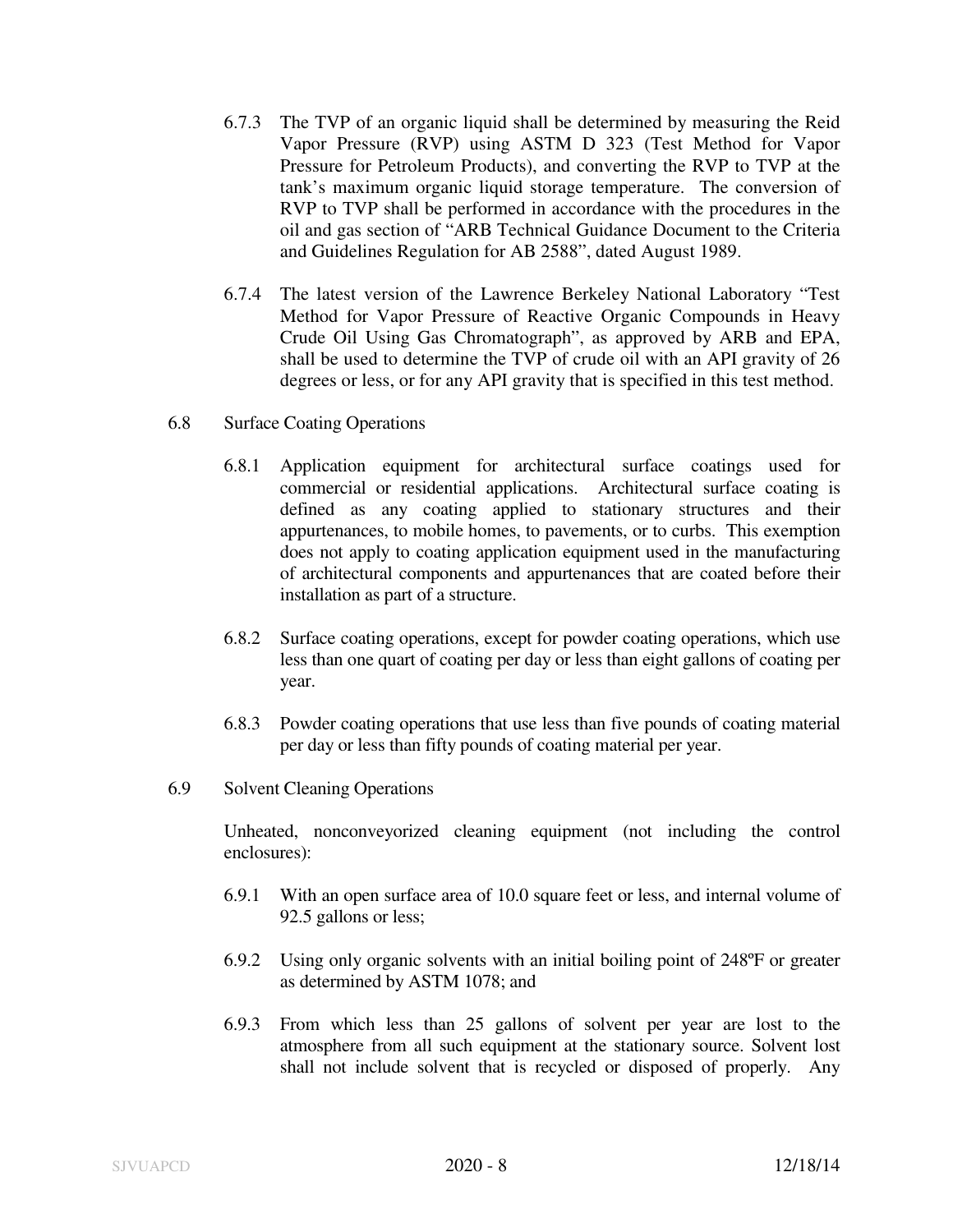person claiming exemption pursuant to this section shall maintain adequate monthly records to substantiate their exempt status.

- 6.10 Brazing, soldering, or welding equipment.
- 6.11 Equipment used exclusively to compress or hold dry natural gas. Any internal combustion engine or other emissions unit associated with the operation that would otherwise require a written permit is not exempt.
- 6.12 Fugitive emissions sources such as valves and flanges associated with an emissions unit that is exempt from a written permit.
- 6.13 Unvented (except for emergency pressure relief valves) pressure vessels associated with an emissions unit that is exempt from a written permit.
- 6.14 Fugitive emissions sources and pressure vessels that are associated with an emissions unit for which a written permit is required shall be included as part of such emissions unit. A separate permit for the fugitive source or pressure vessel is not required.
- 6.15 Pits and ponds as defined in Rule 1020 (Definitions).
- 6.16 Portable Emissions Units: a portable emissions unit for which a written permit is otherwise required, shall be exempt from the permitting requirements provided that all of the following conditions are met:
	- 6.16.1 The emissions unit has a valid registration obtained and is operated in accordance with the provisions of Rule 2280 (Portable Equipment Registration), the Statewide Portable Equipment Registration Program (California Code of Regulation Title 13, Division 3, Chapter 9, Article 5, Sections 2450-2465), or other equipment registration program approved by the APCO.
	- 6.16.2 The emissions unit is not operated such that it becomes a part of the operation of an existing stationary source, except for:
		- 6.16.2.1 Generators used to provide primary or supplemental power to a building, facility, stationary source, or stationary equipment, during unforeseen interruptions of electrical power from the serving utility, for maintenance or repair, or for electrical upgrade operations including startup, shutdown, and testing, that do not exceed 60 calendar days (California Code of Regulation Title 13, Division 3, Chapter 9, Article 5, Section 2451(c)(9)); or
		- 6.16.2.2 Direct replacement of a District-permitted internal combustion engine that has been taken out of operation for maintenance or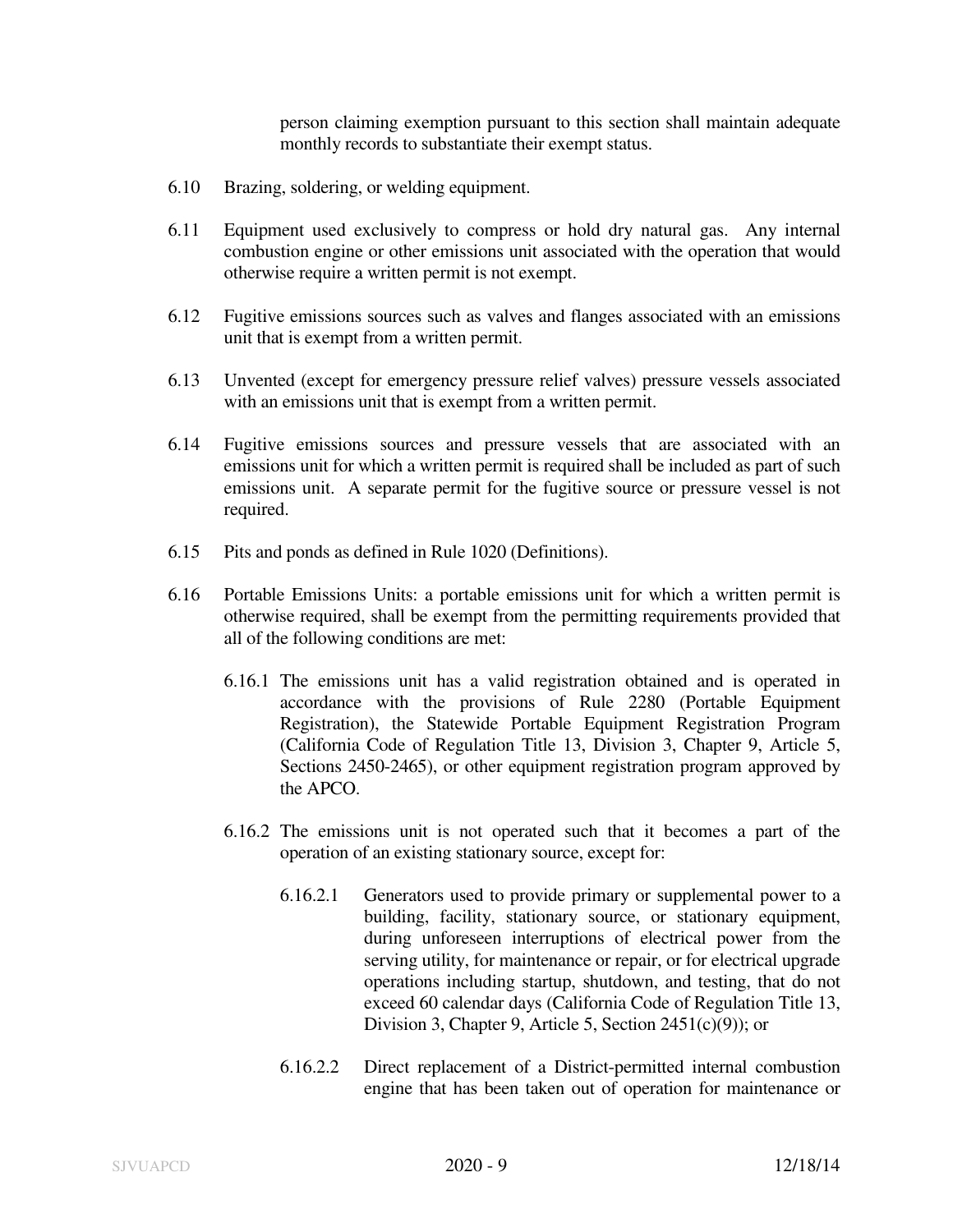repair, provided the replacement unit meets the definition of Temporary Replacement Emissions Unit in Rule 2201 (New and Modified Stationary Source Review).

- 6.16.2.3 Recordkeeping shall be required to verify or maintain any exemption pursuant to this section. Such records shall be retained for at least two years and provided to the APCO upon request.
- 6.16.3 The portable emissions unit is not subject to the District's Title V permitting requirements (Rule 2520, Federally Mandated Operating Permits).
- 6.17 Roadmix manufacturing and application operations
	- 6.17.1 Roadmix manufacturing operations, provided that:
		- 6.17.1.1 The roadmix is used exclusively on properties owned or operated by the company which operates the roadmix manufacturing operation and generated the roadmix feedstock, excluding aggregates, and
		- 6.17.1.2 The roadmix feedstock does not contain refined hydrocarbons.
		- 6.17.1.3 Notwithstanding the provisions of Section 6.17.1.1, an exempt roadmix manufacturing operator may donate roadmix material to non-profit organizations.
	- 6.17.2 Roadmix application operations.
- 6.18 Laboratory testing equipment and quality control testing equipment used exclusively for chemical and physical analysis, provided:
	- 6.18.1 Emissions from such equipment do not exceed 2.0 pounds per day or 75 pounds per year, and
	- 6.18.2 The equipment is not a HAP source.
- 6.19 Low Emitting Units, except those which belong to a source category listed in Sections 6.1 through 6.18 shall not require an Authority to Construct or Permit to Operate.
	- 6.19.1 Low Emitting Units, which belong to a source category listed in Sections 6.1 through 6.18, shall require an Authority to Construct or Permit to Operate unless they are specifically exempted in the applicable source category section.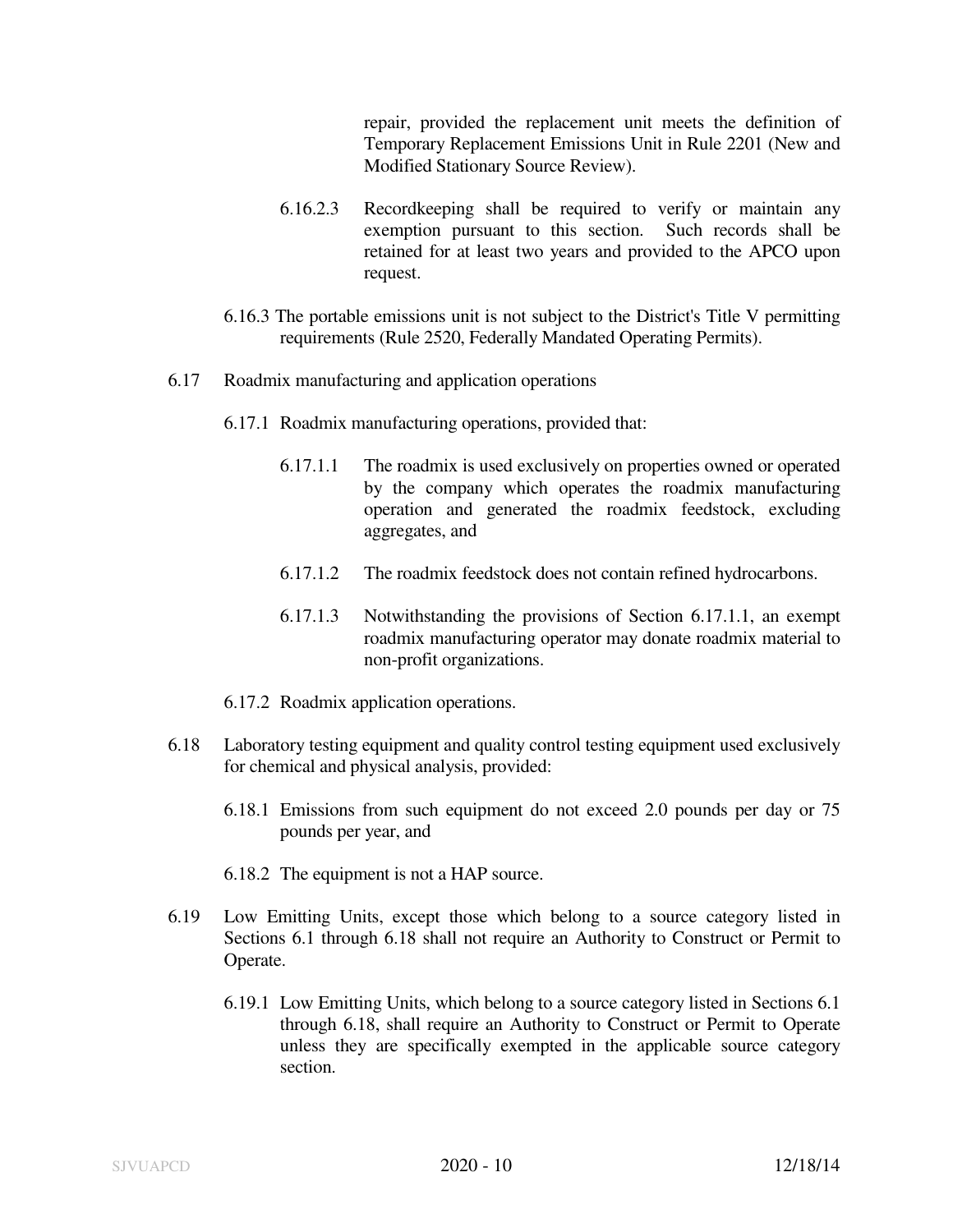- 6.19.2 Notwithstanding Sections 6.19 and 6.19.1, Low Emitting Units, with uncontrolled HAP emissions that may cause a significant health risk to the public, shall require an Authority to Construct or Permit to Operate.
- 6.20 Agricultural Sources
	- 6.20.1 Agricultural sources at a stationary source that, in aggregate, produce actual emissions less than one-half of the major source thresholds. For the purposes of determining permitting applicability, fugitive emissions, except fugitive dust emissions, are included in determining aggregate emissions.
	- 6.20.2 In no case shall the exemption in Section 6.20.1 apply to a stationary source required to obtain Title V permits according to Rule 2520 (Federally Mandated Operating Permits).
- 7.0 District Exempt Activities

No Authority to Construct or Permit to Operate shall be required for the following activities:

- 7.1 Routine replacement of a whole or partial emissions unit where the replacement part is the same as the original emissions unit in all respects except for the serial number and the action does not create a reconstructed Stationary Source.
- 7.2 The venting of California Public Utility Commission quality natural gas from pipelines and compressors for the sole purpose of pipeline and compressor repair and or maintenance, providing that such emissions consist solely of residual natural gas that is vented after the equipment is isolated or shut down and that the residual amounts have been reduced as much as practical prior to venting.
- 7.3 Repairs or maintenance not involving structural changes to any emissions unit for which a permit has been granted (California Health and Safety Code, Section 42310(a)(5)(A)).
- 7.4 The detonation of explosives for research and development activity, provided the quantity of explosives detonated does not exceed 100 pounds per day and 1,000 pounds per year at a single stationary source.
- 7.5 Pilot tests for soil remediation projects, provided that all of the following conditions are met:
	- 7.5.1 The sole purpose of the pilot test is to determine the VOC concentration in the soil in order to design or size the appropriate control equipment for the soil remediation project;
	- 7.5.2 The pilot test will not last more than five days; and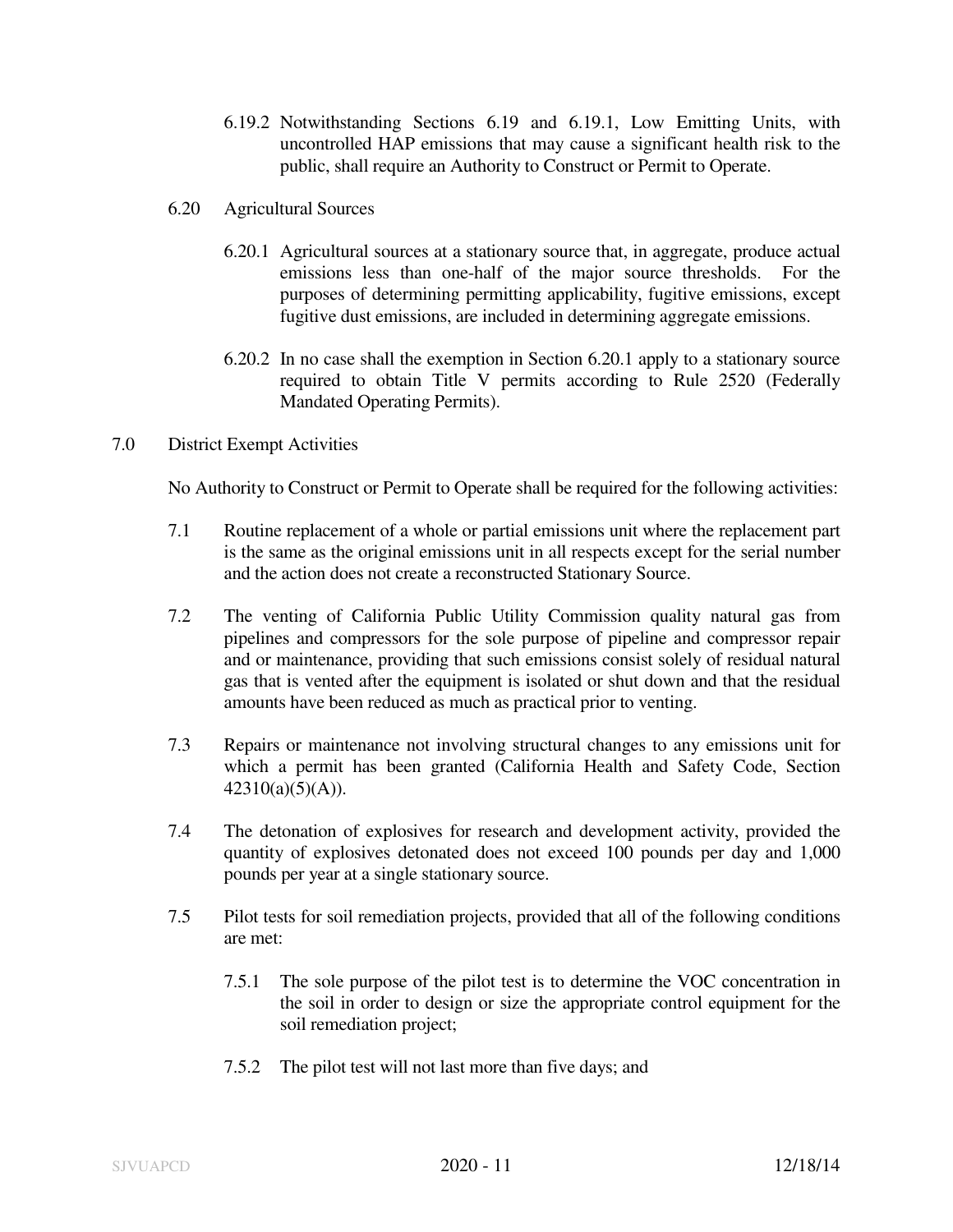- 7.5.3 The effluent gas stream from the pilot test is controlled by either carbon canisters, a thermal or catalytic incinerator, or an IC engine.
- 8.0 Administrative Requirements
	- 8.1 Recordkeeping shall be required to verify or maintain any exemption for which the exemption is based on a throughput or emissions limitation. Such records shall be retained for at least two years and provided to the APCO upon request.
	- 8.2 Test methods other than specified in this rule may be used for rule-related purposes provided they have been approved in writing by the United States Environmental Protection Agency (EPA) and the Air Pollution Control Officer (APCO).
- 9.0 Compliance Schedule

 The owner or operator of an emissions unit that was exempt from written permits at the time of installation, which becomes subject to the provisions of Rule 2010 (Permits Required), through loss of exemption, shall submit an application for a Permit to Operate within six months from the date of adoption of this rule and shall not be subject to Rule 2201 (New and Modified Stationary Source Review Rule), until such time that the emissions unit is modified.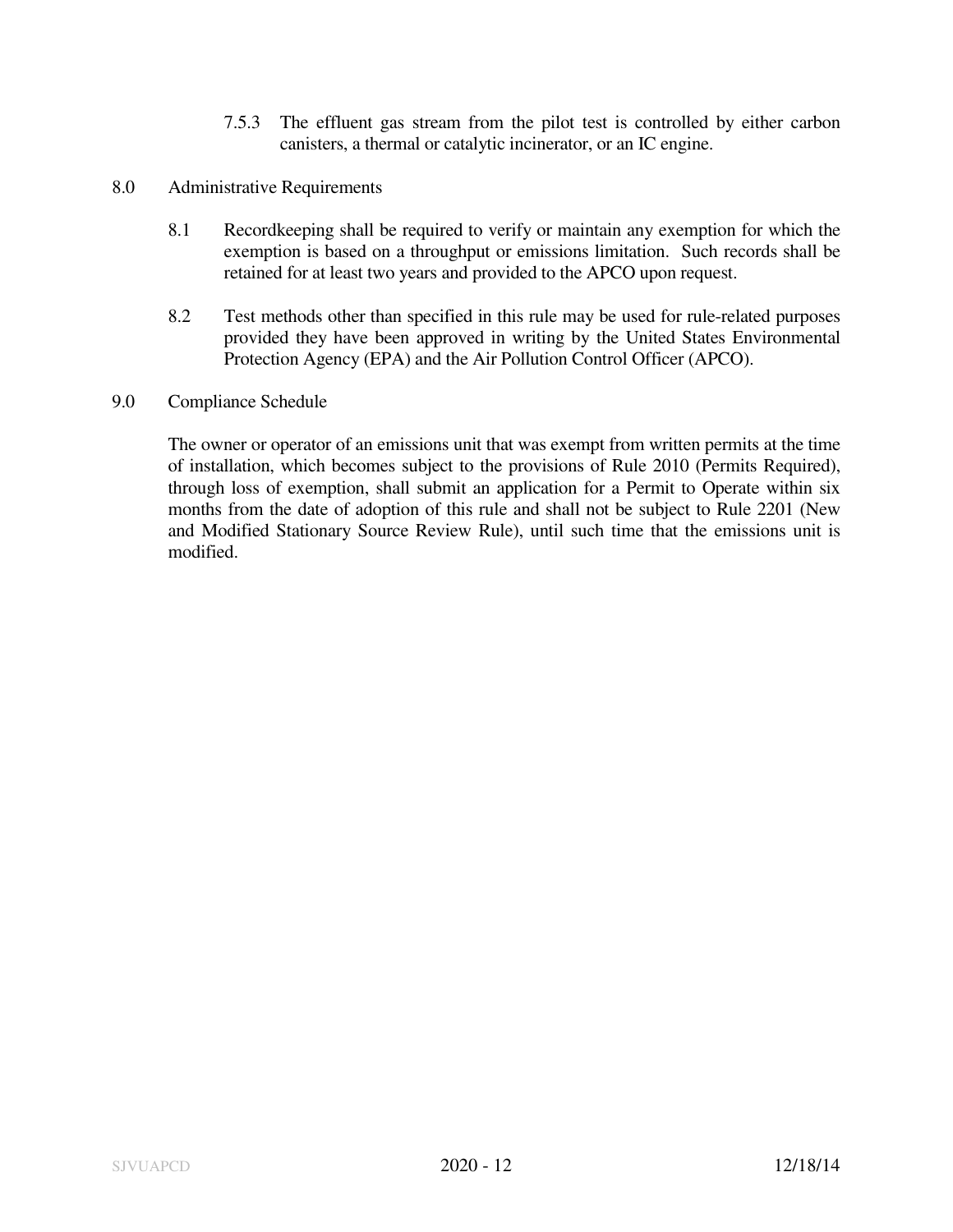

**Figure 1** Oil/water line